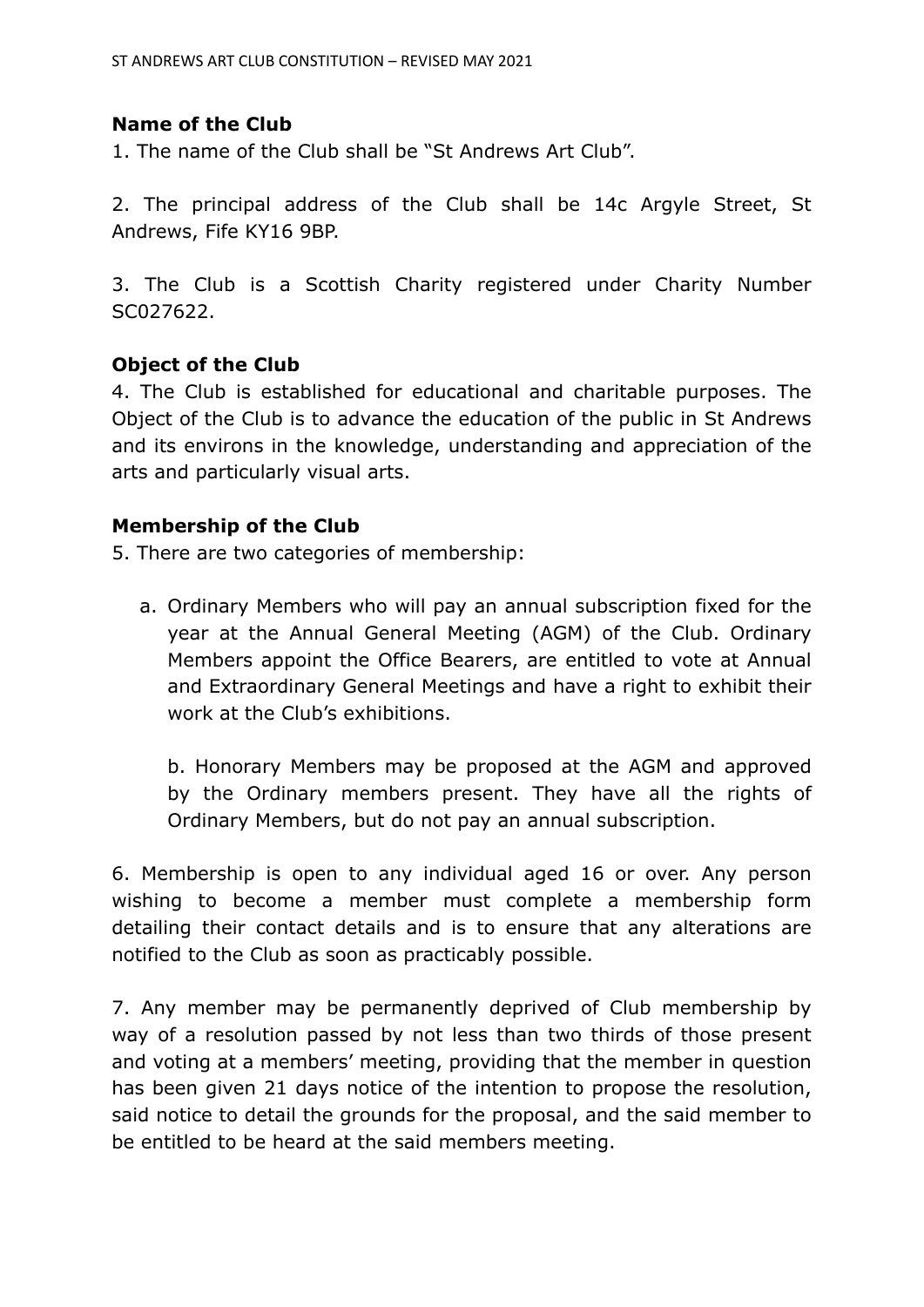# **Annual General Meeting (AGM) and Extraordinary General Meeting (EGM)**

8. The AGM of the Club shall **normally** be held in March each year. **The meeting shall be held in either physical or in virtual form.** Members must be given 14 clear days' notice of the meeting.

9. EGMs may be called by the Committee or on a written requisition to it for that purpose signed by at least five Members. Notice of the purpose of the EGM must be delivered to the Secretary, **in written or electronic form,** not later than 28 days prior to the meeting and shall be intimated to all members in writing **or electronic form** not later than 14 days prior to the meeting**. The meeting shall be held in either physical or in virtual form.**

10. All decisions at the AGM or EGM will be made by majority vote except in the instance of the following resolutions which will be valid only if passed by not less than two thirds of those voting:

- a. Amending the constitution;
- b. Removing a person from membership in terms of clause 7;
- c. That all the Club's property, rights and liabilities are to be transferred to another body;
- d. To wind up or dissolve the Club.

11. Every member has one vote at the AGM or EGM which can be given personally or in writing **or electronic form**. If there is an equal number of votes the President shall have a casting vote.

12. It is recognised that certain alterations to the constitution are prohibited without the consent of the Office of the Scottish Charity Regulator and the Charities and Trustee Investment (Scotland) Act 2005 shall be consulted before any resolutions are passed.

# **Office Bearers and Committee of Management**

13. The Office Bearers and Ordinary Committee members shall be Charity Trustees and appointment of all Office Bearers and Ordinary Committee members shall be made at the AGM as vacancies occur.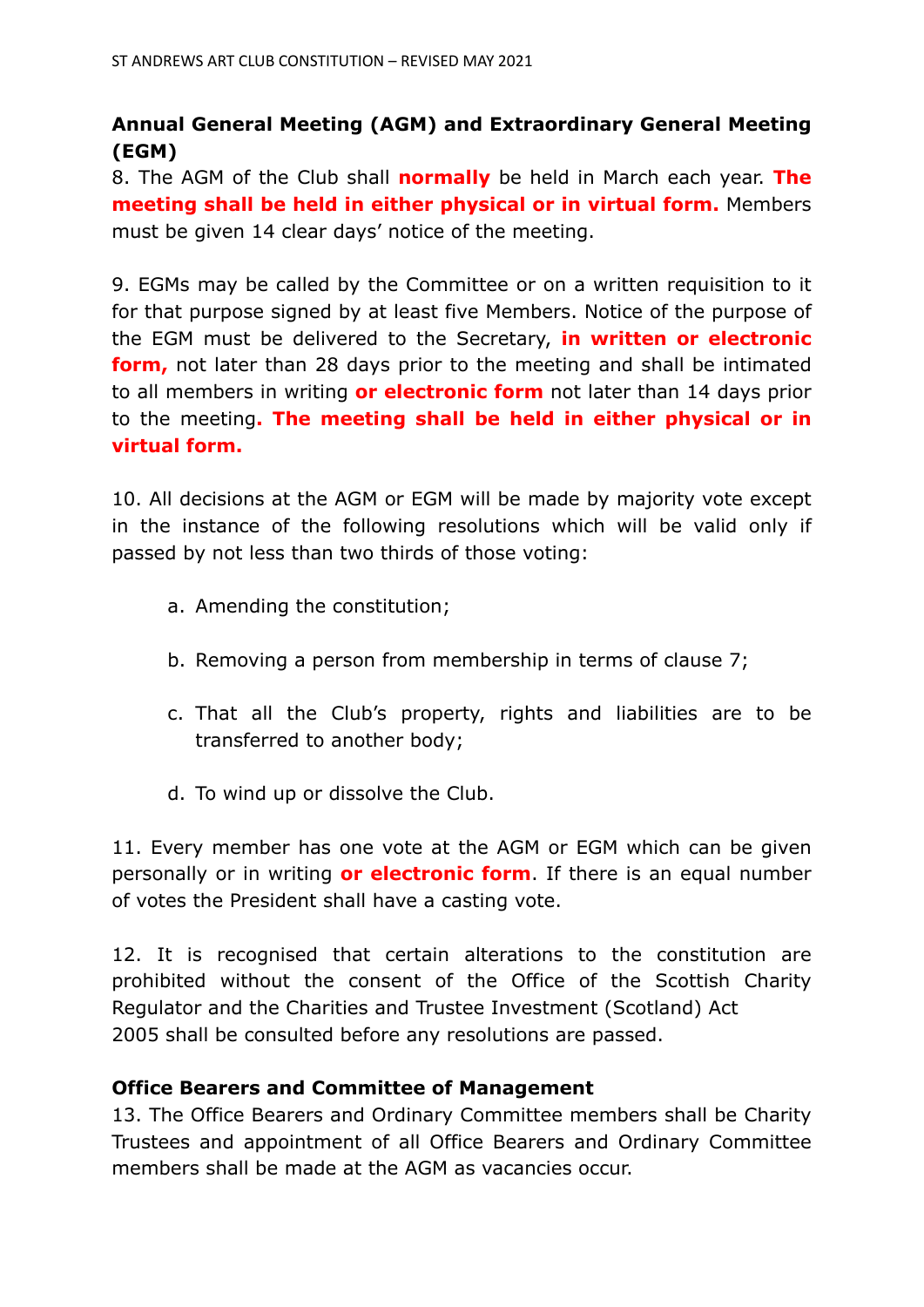14. The Committee shall consist of a President, Vice-President, Treasurer and Secretary (the Office Bearers), and a Membership Secretary and four Ordinary members.

a. The President shall hold office for two years.

b. The Vice President shall hold office until he or she assumes the office of President when the office of President is vacated.

c. The Treasurer, Secretary and Membership Secretary shall hold office for two years and may offer to stand for re-election.

d. The Ordinary members of the Committee shall serve for three years and may offer to stand for re-election.

15. In the event of a vacancy occurring in the Committee at any time other than at the AGM, the Committee shall be empowered to co-opt other Members to assist. Such co-opted Members shall retire at the next AGM, but shall be eligible for re-election.

16. The Committee:

a. Is empowered to carry out the Objects of the Club and shall be responsible for the overall control and management of the Club.

b. Shall hold regular meetings, **either physical or virtual**, at times determined by the President

c. Shall be entitled to remit any of its powers to sub-committees. The Committee may at its sole discretion co-opt any member to serve on such a sub-committee.

d. All regulations made by the Committee and orders given by it shall be binding on each member of the Club until set aside by a General Meeting.

e. The Committee may temporarily alter or suspend any rule, or make any new rule, subject to the approval of a General Meeting.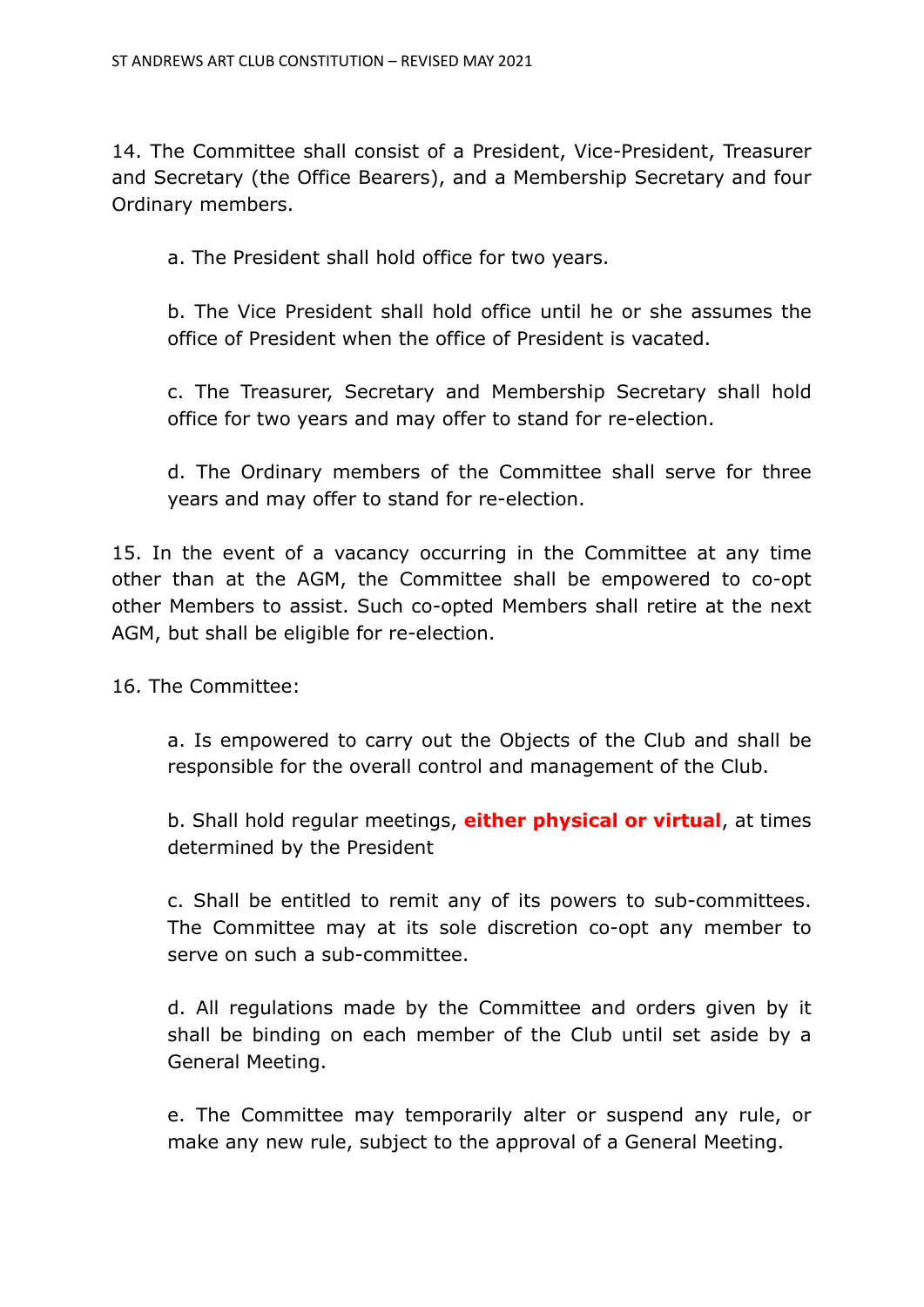f. Five members of the Committee shall constitute a quorum with decisions made by simple majority and no casting vote.

## **Exhibitions and Programme of Events**

17. The Committee shall have the power to co-opt members to assist in the organisation and running of exhibitions, classes, workshops and other events in pursuance of the Objects of the Club.

18. There shall **normally** be at least one exhibition of members' original work each year organised by the Committee**, either physical or virtual or both**. The Committee shall be responsible for making arrangements for exhibitions including exhibition rules. Additional Club exhibitions of members' original work may be organised at the discretion of the Committee. The Committee may authorise and set fees for private exhibitions by members. The Committee should be mindful that Club exhibitions take priority.

## **Control of Club Funds**

19. The financial year of the Club shall be from 1st January to 31st December.

20. Funds for the Club in the current account are to be administered by the Committee through the Treasurer. The Committee have the power to pay the expenses of the Club and to engage Tutors for art classes. Expenditure on major projects or refurbishment are to be authorised by the membership at a General Meeting. The Committee are responsible for recording of all income and expenditure of the Club, to arrange for the preparation and examination of Annual Accounts for presentation to the AGM. Funds of the Club in other investments are to be in the name of the President, Secretary and Treasurer and are to be administered by the Treasurer and one of the other officials. No financial benefits shall accrue to Club Members from the administration of the Club. Any donations the Club may make from time to time shall be to bodies registered as charities and whose Objects are in line with the Club's.

# **Heritable Property**

21. The heritable property belonging to the Club shall be vested in the Office Bearers and their respective successors in office (the "Heritable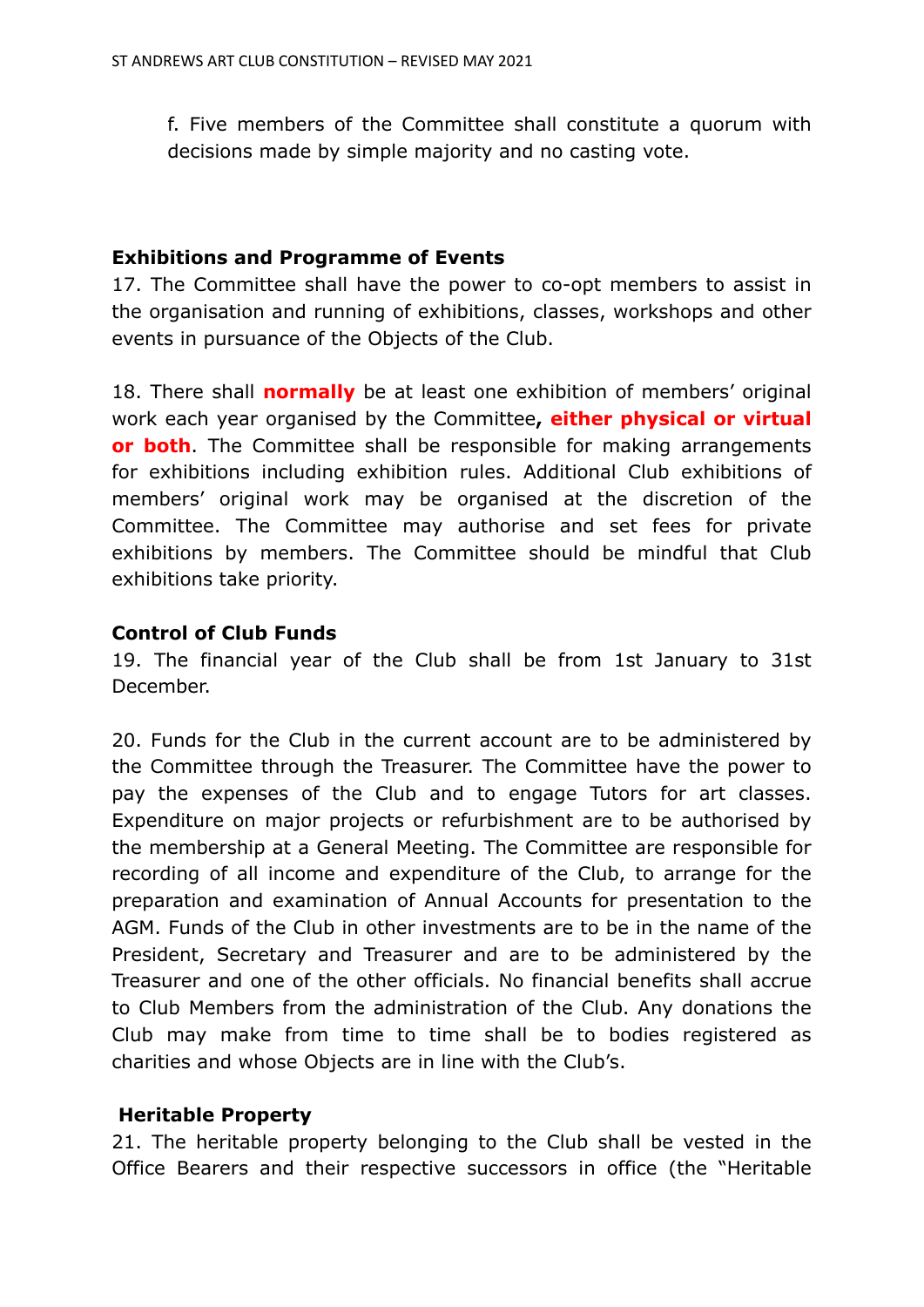Trustees"). Heritable Trustees shall have the power to take title to heritable property by Disposition or Lease in their names as Trustees for the Club. A Disposition, Lease or other Deed relating to property granted by a quorum of three from the President, Vice President, Secretary and Treasurer shall be binding upon the Club.

22. Any heritable property acquired by the Club and the buildings erected thereon are hereby declared to be dedicated to and shall be held by, or disposed of by, the said Heritable Trustees and their successors in office, in all time coming for the purposes of the St Andrews Art Club and in conformity with the Object of the Club as expressed in this constitution.

23. The Committee shall be responsible for adequate insurance for the heritable property and other related risks.

#### **Property management**

24. Should a member be aware of any damage to property, particularly if such damage may be a hazard, the matter should be reported to the Committee without delay. Damage caused accidentally by a member is covered by Club insurance. Wilful or negligent damage to club property caused by a member must be paid for by that member.

#### **Complaints**

25. All complaints must be made in writing **or electronic form** to the President and signed**/signed electronically** by the complainant. The President shall submit all such complaints to the Committee for consideration and resolution without undue delay.

#### **Winding up of the Club**

26. If the Club is to be wound up the process will be carried out in accordance with the procedures set out under the Charities and Trustees Investment (Scotland) Act 2005 with consent from the Office of the Scottish Charity Regulator being obtained as required.

27. Any surplus assets available to the Club immediately preceding it's winding up must be used for Objects which are the same as or which closely resemble the Objects of the Club as set out in this constitution.

# **Constitution Display**